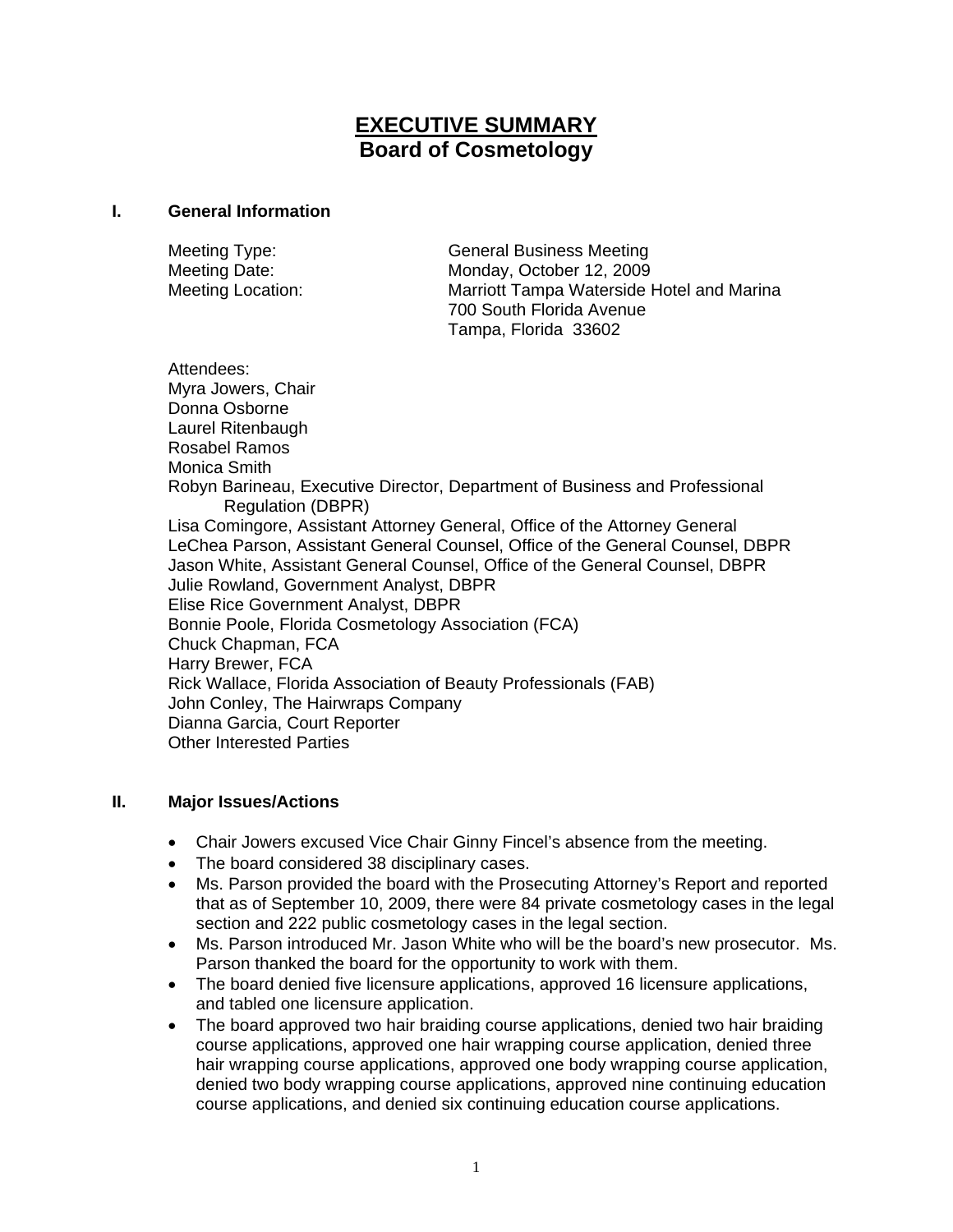- The board reviewed the Petition for Declaratory Statement regarding infra red body wraps submitted by TLC Aesthetic Institute. The board tabled further discussion of the petition until additional information is received regarding the actual process and the machine used in the process.
- Mr. Larry Hurley, Office of Budget and Financial Management, provided documentation for consideration by the board to address their projected deficit. The first proposal called for the increase of certain fees paid by cosmetologists, and if approved by the board, should allow the board to maintain a comfortable cash balance in their operating account through at least June 30, 2013. The second option proposes to increase fees for cosmetologists and impose a one-time assessment of \$10 on all licensees, and if approved by the board, should allow the board to maintain a more substantial cash balance in their operating account through at least June 30, 2013. The board approved the first option and asked Ms. Lisa Comingore, Assistant Attorney General, to open the appropriate rules for development.
- The board discussed the email from the Miami Regional Office of the Bureau of Investigative Services regarding keratin treatments and the growth of their popularity in south Florida. There is concern that some of these products contain as much as 25 percent formaldehyde. The board asked Ms. Robyn Barineau, Executive Director, to contact the Miami Regional Office to see if they may be able to obtain a Manufacturer Safety Data Sheet (MSDS) for the products for their review. She will contact the Miami Regional Office for additional information.
- Ms. Barineau informed the board that as of the end of the fiscal year, the balance in their operating account was \$625,258, and the balance in their unlicensed activity account was \$486,374. She added that she hopes to have the five-year projections for them at the January 2010 meeting.
- Ms. Barineau indicated that the department has recently begun removing addresses from individual licenses which are posted at licensees' workstations. She added that there has been some positive press on this safety initiative.
- The board agreed that the following changes are necessary to clarify Rule 61G5- 18.0055, Florida Administrative Code – Supervised Cosmetology Practice Exception, and asked Ms. Comingore to move forward with development:

"Following the completion of the **first** licensing examination by a graduate of **a** licensed cosmetology school or cosmetology program offered in a public school system, which school or program is certified by the Department of Education, an applicant for licensure as a cosmetologist by examination is eligible to practice temporarily in a current, actively licensed cosmetology salon under the following conditions:

(1) In the event an applicant obtains passing scores on **the first attempt of both** the **written** theory and **written** clinical examinations, the applicant shall be eligible, prior to having their application acted on by the Board, to practice cosmetology in a licensed salon, provided that they post their examination results for both examinations at their work station with a recent photograph affixed thereto.

(2) An applicant who fails any part of the examination may not practice as a cosmetologist and may immediately apply for reexamination*.*"

• The board reviewed and discussed Rule 61G5-31.001, Florida Administrative Code – Definitions. They agreed to the following definition for manufactured materials for use in hair wrapping and asked Ms. Comingore to move forward with development: "**Multi-strand cotton or polyester blend, twisted, not braided, into a single embroidery or yarn thread**."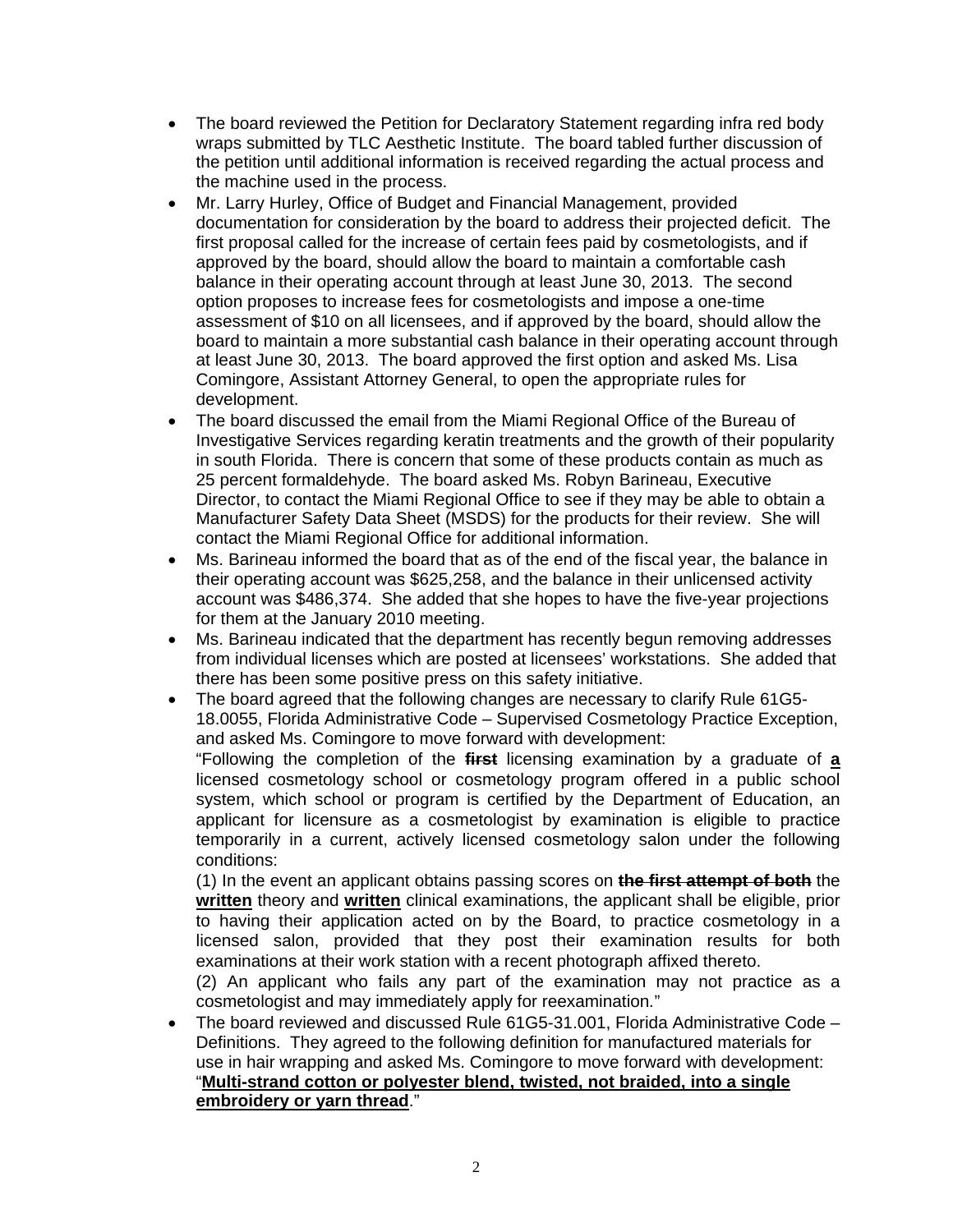• The board discussed Rule 61G5-32.001, Florida Administrative Code – Continuing Education, and agreed that publication dates for reference materials should be included in the rule. The following language was approved, and the board asked Ms. Comingore to proceed with development:  $(7)(c)$ 3 – "A course outline which includes the subjects, topics, and subtopics to be presented in the course and a narrative summary of all areas to be covered in each subject, topic and subtopic, and a list of all reference and source materials **including the publication date for each;**."

The board agreed that this rule amendment did not have an impact on small business.

- The board agreed to create Rule 61G5-22.017, Florida Administrative Code, to make it clear in the minimum curriculum rule chapter as to what the requirements are for a stand-alone facial specialty program compared to the facial and skin care requirements included within the cosmetology curriculum. Ms. Comingore will move forwarded with the creation of this new rule section. The board agreed that this rule did not have an impact on small business.
- The board asked Ms. Comingore to open Rule 61G5-31.004, Florida Administrative Code – Hair Braiding and Hair Wrapping Course Requirements, for discussion at the January meeting.
- Chair Jowers mentioned that the board was awarded the bid to host the 2011 National Interstate Council of State Boards of Cosmetology (NIC) conference in Florida. The date has not yet been established, but the conference will be conducted in St. Augustine.
- Ms. Bonnie Poole, Florida Cosmetology Association, mentioned the confusion in the industry about licensees being able to perform permanent makeup under the scope of their practice. Ms. Barineau added that she will include information in the next newsletters informing licensees that they are unable to perform permanent makeup under their Board of Cosmetology licenses.
- Ms. Barineau informed the board of the following meeting dates and locations:
	- Monday, January 25, 2010 Orlando
	- Monday, April 26, 2010 St. Augustine

### **III. Legislation/Rule Promulgation**

- Ms. Comingore will notice fee rules for development and discussion at the January 2010 meeting.
- Ms. Comingore will move forward with publication of Rule 61G5-18.0055, Florida Administrative Code – Supervised Cosmetology Practice Exception.
- Ms. Comingore will move forward with development of Rule 61G5-31.001, Florida Administrative Code – Definitions.
- Ms. Comingore will move forward with publication of Rule 61G5-32.001, Florida Administrative Code – Continuing Education.
- Ms. Comingore will move forward with the creation of Rule 61G5-22.017, Florida Administrative Code, to separate the minimum requirements for a stand-alone facial specialty program from the facial and skin care requirements included in the cosmetology program.
- Ms. Comingore will open Rule 61G5-31.004, Florida Administrative Code Hair Braiding and Hair Wrapping Course Requirements, for discussion at the January meeting.